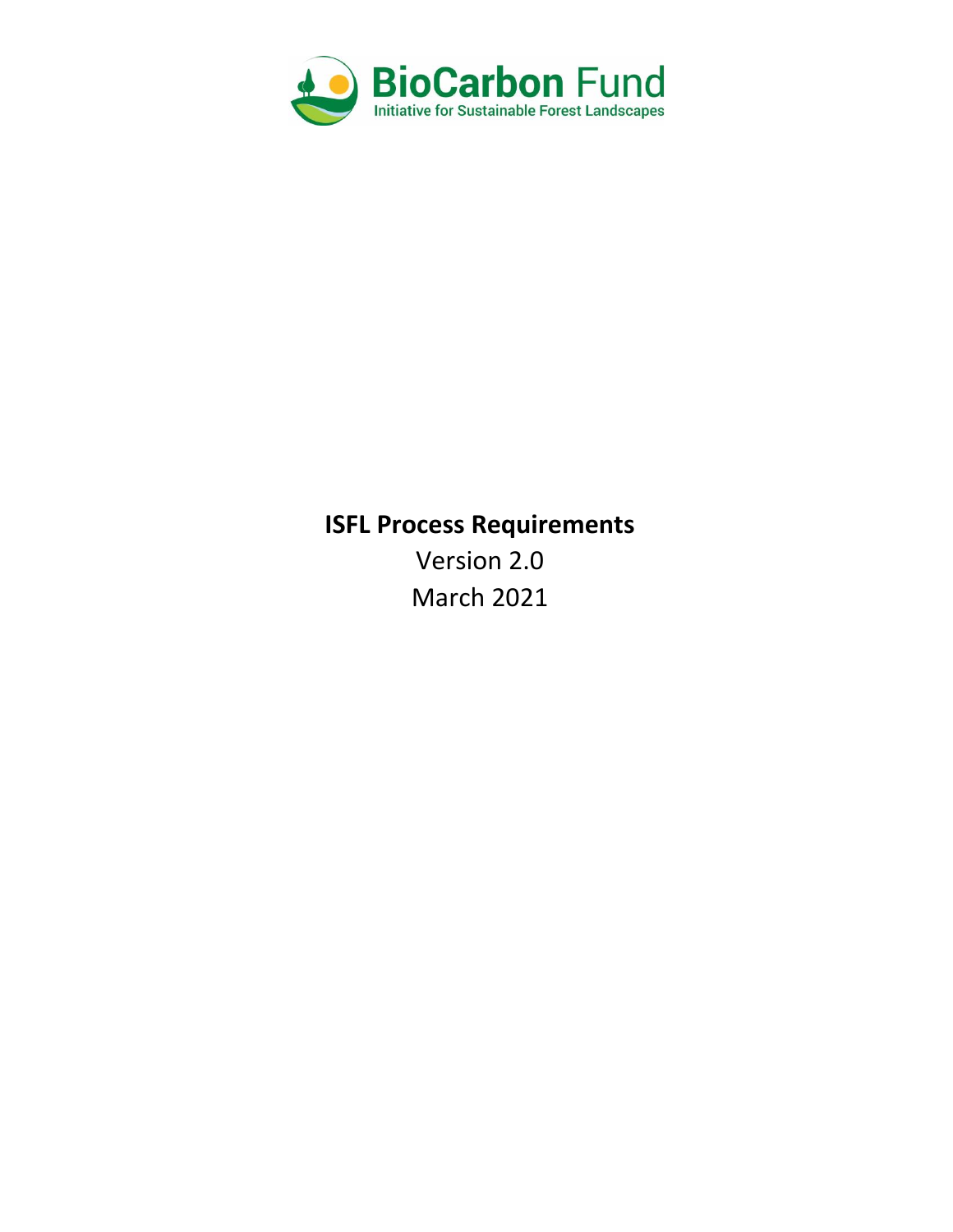## **Table of Contents**

| 1.  | Introduction                           |                                                     |    |  |  |  |
|-----|----------------------------------------|-----------------------------------------------------|----|--|--|--|
| 2.  | References                             |                                                     |    |  |  |  |
| 3.  |                                        | Glossary of terms                                   |    |  |  |  |
| 4.  | Overview of the ISFL<br>$\overline{2}$ |                                                     |    |  |  |  |
| 5.  | 3<br>Administration and Management     |                                                     |    |  |  |  |
| 6.  | 3<br>Documents                         |                                                     |    |  |  |  |
| 7.  |                                        | <b>ISFL process</b>                                 |    |  |  |  |
|     | 7.1                                    | Application and selection of ISFL Countries         | 6  |  |  |  |
|     | 7.2                                    | Development of the ISFL ER Program Document         | 6  |  |  |  |
| 7.3 |                                        | Assessment of ER-PD                                 | 7  |  |  |  |
| 7.4 |                                        | Validation                                          |    |  |  |  |
|     | 7.5                                    | ERPA signature with the ISFL                        | 9  |  |  |  |
|     | 7.6                                    | <b>Reporting and Verification</b>                   | 9  |  |  |  |
|     | 7.7                                    | Issuance, Buffer, transfer, and payment             |    |  |  |  |
|     | 7.8                                    | Reversal management after the Term of the ISFL ERPA | 12 |  |  |  |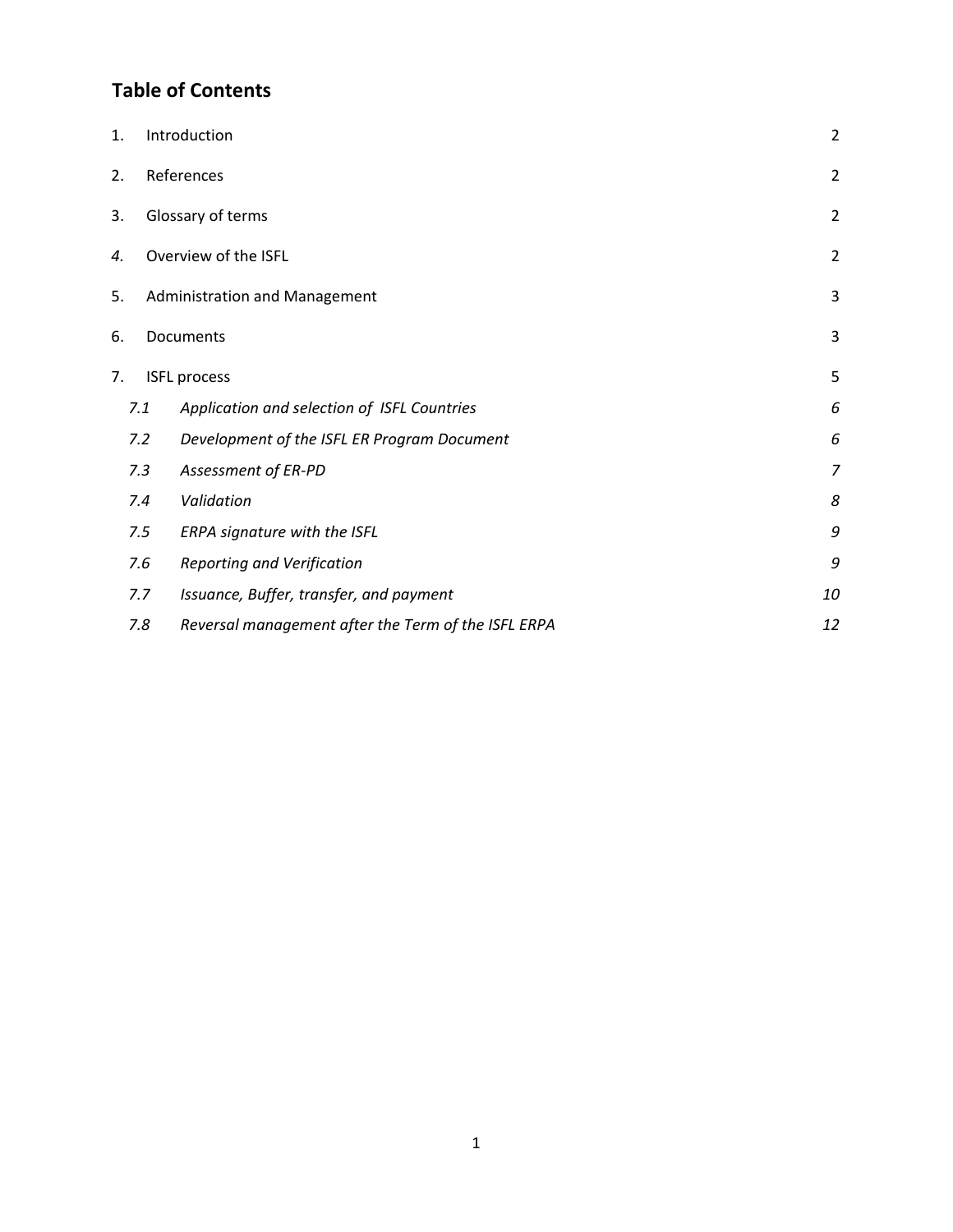## <span id="page-2-0"></span>**1. Introduction**

- 1. These Process Requirements define the steps required for ISFL ER Programs to participate in the BioCabon Fund Initiative for Sustinable Forest Landscapes (ISFL), generate Emissions Reductions and receive incentive payments to catalyze the development of a low carbon rural economy that generates livelilhod opportunities and overall reductions in Emissions from the land.
- 2. The objectives of ISFL process Requirements is to:
	- a) Provide clarity on the participants and documents involved in the ISFL Process;
	- b) Describe the overall process to obtain ISFL verified Emissions Reductions.

## <span id="page-2-1"></span>**2. References**

- 3. The following are references that are applicable for Validation and Verification:
	- a) ISFL Emission Reductions (ER) Program Requirements: Provides the overarching guidance and act as a standard that is designed to achieve a consistent approach to carbon accounting and programmatic characteristics;
	- b) ISFL Validation and Verification Requirements: define the requirements for Validation and Verification of ISFL Emission Reduction Programs ("ISFL ER Program") under the BioCabon Fund Initiative for Sustinable Forest Landscapes (ISFL);
	- c) Registry Requirements: Operational Requirements for Emission Reductions Transaction Registry.

## <span id="page-2-2"></span>**3. Glossary of Terms**

4. For the purposes of the Process Requirements, the terms and definitions described in the ISFL Glossary of Terms shall apply.

## <span id="page-2-3"></span>**4. Overview of the ISFL**

- 5. The The BioCarbon Fund Initiative for Sustainable Forest Landscapes (ISFL) is a multilateral fund established in 2004 supported by donor governments<sup>1</sup> and managed by the World Bank. It promotes reducing Greenhouse Gas Emissions from the land sector, from deforestation and forest degradation in developing countries (REDD+), and from sustainable agriculture, as well as smarter land-use planning, policies and practices.
- 6. ISFL is designed to help countries and their stakeholders achieve long-term sustainability in financing forest conservation. They are intended to help reduce climate change impacts from forest loss and degradation by making forests more valuable standing than cut down. The BioCarbon Fund remunerates participant countries in accordance with negotiated contracts for verifiable Emission Reductions (ERs).

<sup>1</sup> a.k.a. BioCF T3 Participants.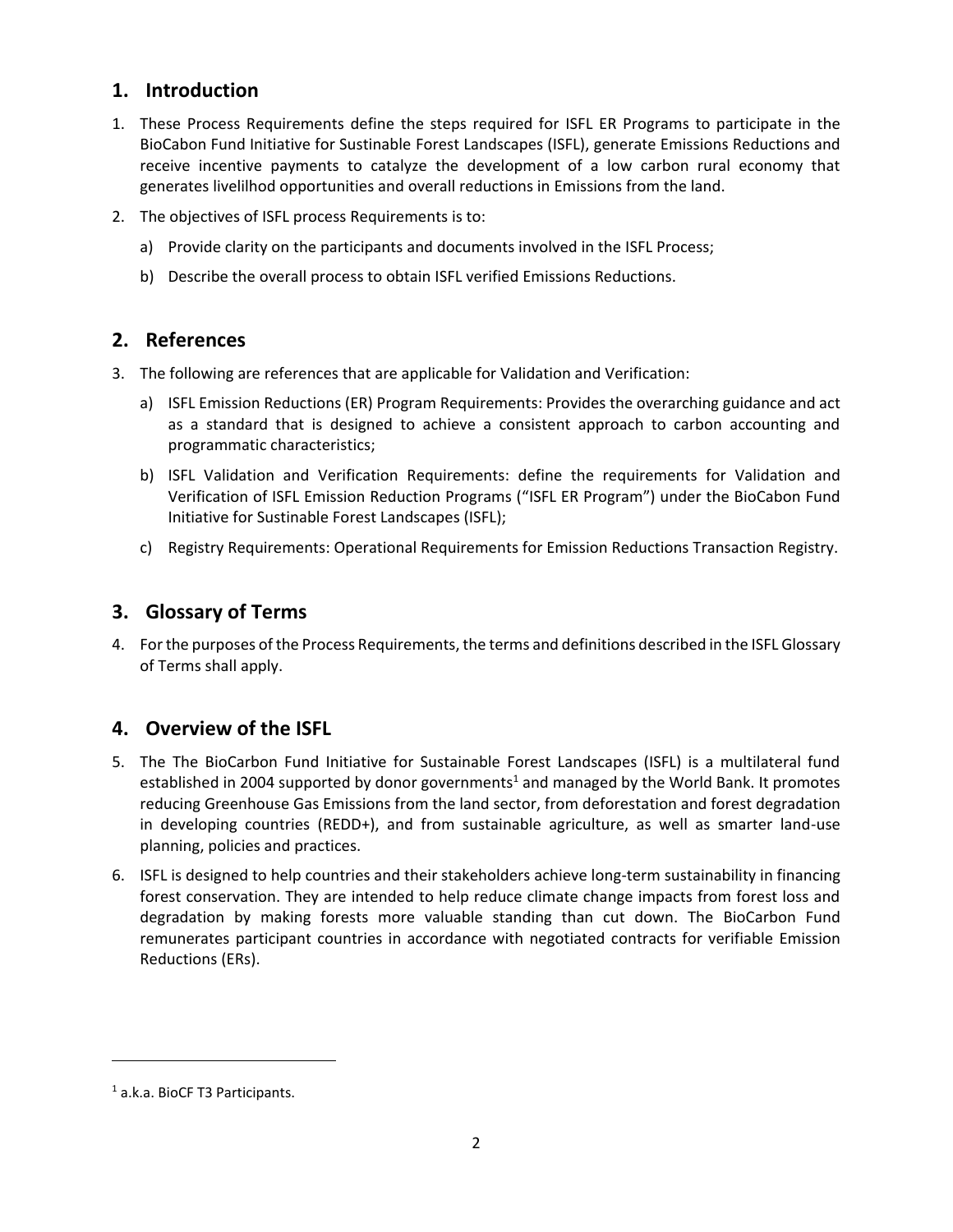## <span id="page-3-0"></span>**5. Administration and Management**

- 7. The ISFL Contributors<sup>2</sup> make-up the ISFL's governance structure as its main decision-making body. The ISFL Contributors meet at least once a year to approve budgets. They also make decisions, either at these meetings or on an ad hoc basis, related to the selection of programs, rules of procedures, methodologies, as well as approve funding allocations, budgets and rules of procedure.
- 8. The International Bank for Reconstruction and Development, acting as Trustee of the BioCF T3 provides secretariat services through a Fund Management Team. BioCF ISFL Fund Management Team administers the ISFL. The FMT oversees the Validation and Verification process to ensure that all ISFL operations comply with applicable World Bank Group Policies and the ISFL requirements. The FMT has several functions, *inter alia*:
	- a) Proposals for approval by the governance structure;
	- b) VVB selection;
	- c) Completeness check and posting of the final ER-PD and ER Monitoring Report;
	- d) Communication between the VVB and the ISFL ER Program;
	- e) Review of the Validation and Verification Reports;
	- f) Management of the Carbon Asset Trading System, i.e. ISFL Transaction Registry.
- 9. Validation and Verification are conducted by Independent Validation and Verification Body (VVB) who, according to the Validation and Verification Requirements, "shall be accredited under ISO 14065 for scope ISO 14064-2, specifically for Land Use and Forestry by an Accreditation Body that is a signatory of the IAF Multilateral Recognition Arrangement (MLA) for ISO 14065. The ISFL will submit a request for proposals from accredited VVBs to conduct country-specific Validation and Verification engagements". Other requirements for Validation and Verifications under the ISFL may be found in the Validation and Verification Requirements.
- 10. Accreditation of any Validation and Verification Body is given by an Accreditation Body acceptable to the ISFL.

## <span id="page-3-1"></span>**6. Documents**

- 11. There are four general classes of documents:
	- a) Requirements: Normative documents setting rules required to be complied with by ISFL ER Programs.
		- i. Emission Reductions Program Requirements: High-level requirements designed to achieve a uniform approach to compliance with the ISFL Requirements. The Program Requirements is mandatory;
		- ii. Other Requirements: a set of procedures intended to ensure that criteria of the ISFL ER Program Requirements and other requirements are fulfilled. Requirements are mandatory.
	- b) Guidance Notes: provides supplemental advice or instruction on the ISFL Requirements. A guidance note describes acceptable methods of satisfying requirements.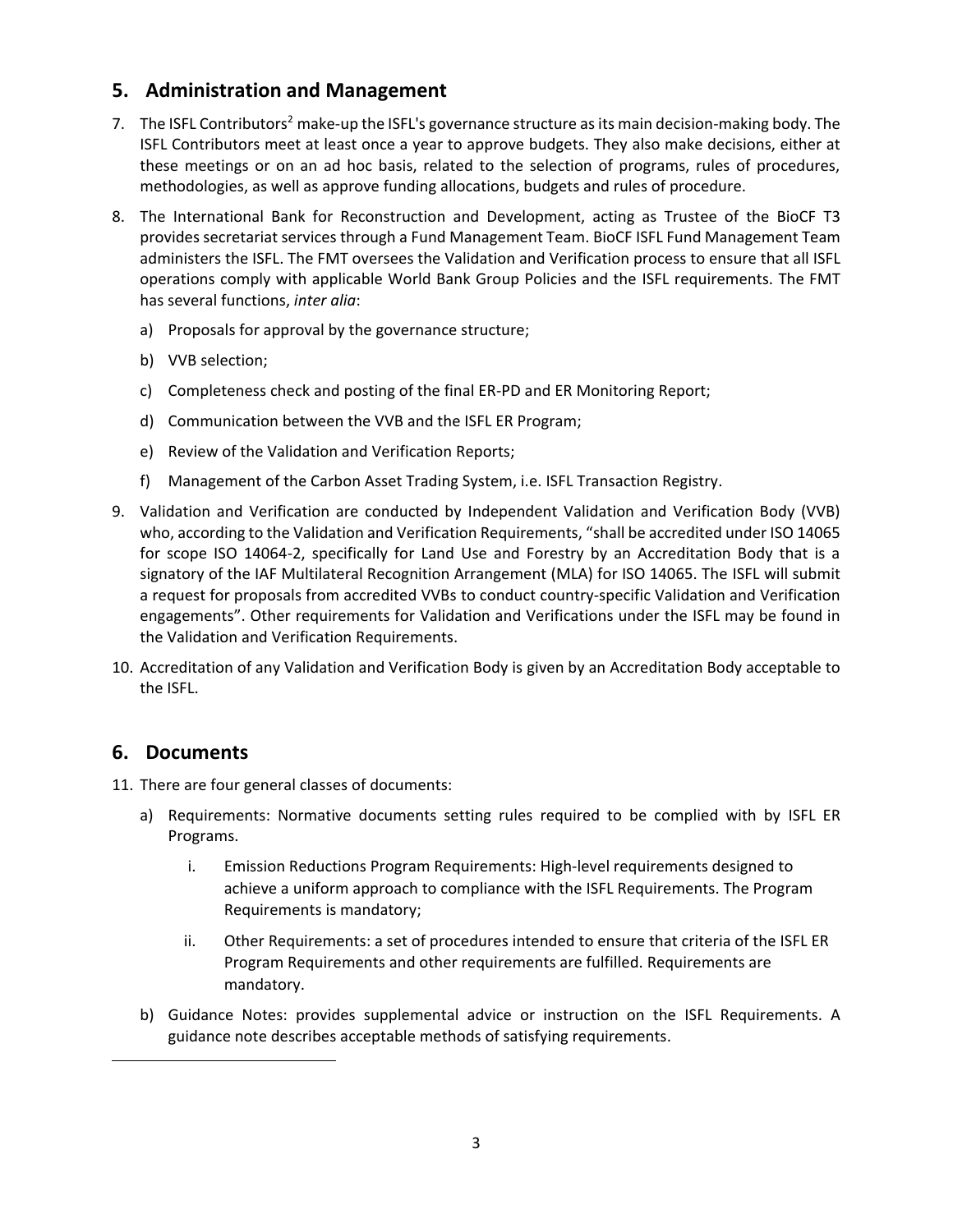- c) Templates: Used to capture data or information required in the ISFL processes. A form contains predefined fields to be filled in by the ISFL Country, or the Validation and Verification Body. Templates include specific text with Requirements.
- d) ERPA documents: Documents related to the ERPA with the ISFL.

| Requirements                                                                                                                                                  | <b>Guidance Notes</b>                                                                                                                                                                                                                                                                                                                                                                                        | <b>Templates</b>                                                                                                                                                                                        | <b>ERPA documents</b>                                                                                                |
|---------------------------------------------------------------------------------------------------------------------------------------------------------------|--------------------------------------------------------------------------------------------------------------------------------------------------------------------------------------------------------------------------------------------------------------------------------------------------------------------------------------------------------------------------------------------------------------|---------------------------------------------------------------------------------------------------------------------------------------------------------------------------------------------------------|----------------------------------------------------------------------------------------------------------------------|
| • ISFL ER Program<br>Requirements<br>• ISFL Buffer<br>Requirements<br>• ISFL Process<br>Requirements<br>• ISFL Validation and<br>Verification<br>Requirements | •Guidance note on<br><b>Benefit Sharing</b><br>•Guidance note on the<br>ability of the Program<br><b>Entity to transfer Title</b><br>to ERs<br>•Guidance note on<br>financing plans for ER<br>Programs<br>•Stakeholder<br>engagement approach<br>•Guidance note on<br>application of IPCC<br>guidelines for<br>subcategories and<br>carbon pools where<br>changes take place<br>over a longer time<br>period | •ISFL Program<br><b>Document</b><br>• ISFL Preliminary<br>Screening of potential<br><b>ISFL Programs</b><br>• ISFL ER Monitoring<br>Report<br>. ISFL Validation Report<br>• ISFL Verification<br>Report | •ERPA framework<br>agreement<br>•ERPA Phase<br>agreement<br>•ERPA general<br>conditions<br>•ERPA Commercial<br>Terms |

- 12. The following requirements have been approved:
	- a) ISFL ER Program Requirements: Provides the overarching guidance and act as a standard that is designed to achieve a consistent approach to carbon accounting and programmatic characteristics;
	- b) ISFL Buffer Requirements: Provides the procedures for managing Uncertainty and Reversal Management Mechanism of ISFL ER Programs;
	- c) ISFL Validation and Verification Requirements: Provides the procedures for conducting Validation and Verifications of ISFL ER Programs by Independent Validation and Verification Bodies;
	- d) ISFL Process Requirements: Provides the procedures for the ISFL ER Program cycle from Identification and Concept Stage to submission to payment of Emission Reductions and provisions for the approval of documents.
- 13. The following Guidance Notes have been approved:
	- a) Guidance note on benefit-sharing for ISFL ER Programs: Provides supplemental advice for the development of benefit-sharing plans of ISFL ER Programs;
	- b) Guidance note on the ability of the Program Entity to transfer Title to ERs: Provides supplemental advice for demonstrating the ability of the Program Entity to transfer Title to ERs;
	- c) Guidance Note on the preparation of financing plan of ISFL ER Programs: Provides supplemental advice on the preparation of financing plans for ISFL ER Pograms;
	- d) Stakeholder engagement approach: describes the the stakeholder engagement approach at both the initiative and Program levels.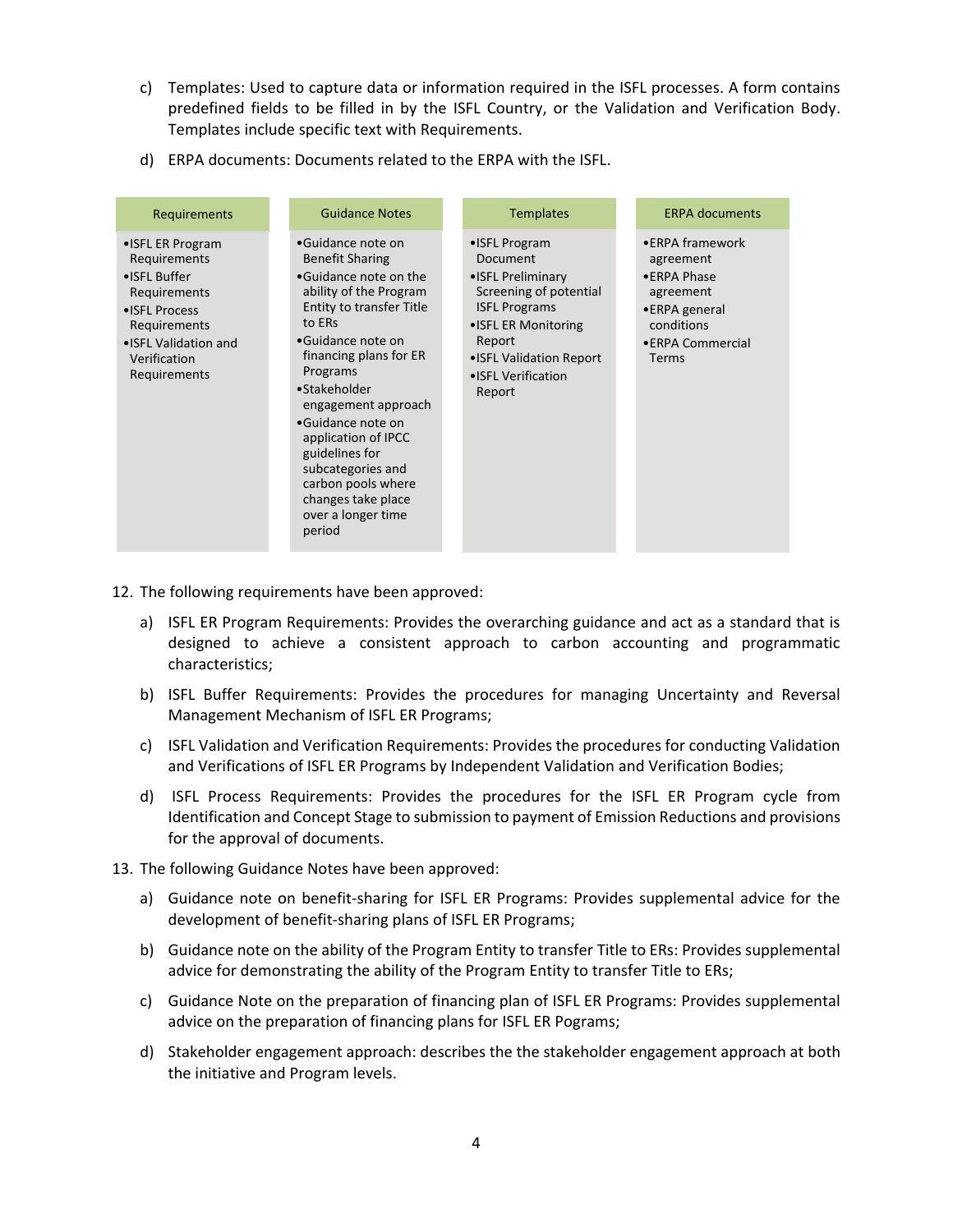- e) Guidance note on application of IPCC guidelines for subcategories and carbon pools where changes take place over a longer time period: provides guidance on the application of the IPCC guidelines in the context of the BioCF ISF.
- 14. The following templates have been approved:
	- a) ISFL Program Document: Form and guidance to help ISFL Countriesto prepare a description of the ISFL ER Program required for the approval of the ISFL ER Program;
	- b) ER Monitoring Report: Form and guidance to help ISFL Countries to prepare a Monitoring Report describing the results of the applicable Reporting Period.
	- c) ISFL form for preliminary screening of potential ISFL programs: The purpose of this form is to collect key information on candidate landscape-level programs that reduce Greenhouse Gas (GHG) Emissions in the land use sector, to shape the BioCarbon Fund (BioCF) Initiative for Sustainable Forest Landscapes (ISFL) pipeline
	- d) ISFL Validation and Verification Report: Form and guidance to help VVBs to prepare the Validation and Verification Report describing the assessment of ER-PDs.
- 15. There following ERPA documents related to fund ER transactions are available:
	- e) ISFL ERPA framework agreements
	- f) ISFL ERPA Phase Agreements
	- g) ISFL ERPA general conditions;
	- h) ISFL ERPA Commercial Terms.
- 16. All documents and new versions shall be prepared by the FMT and presented to ISFL Contributors for approval prior to making the publicly available in the ISFL Webpage. New versions<sup>3</sup> of the ISFL ER Program Requirements shall be subject to a 30-day public comment period through the ISFL webpage.

## <span id="page-5-0"></span>**7. ISFL Process**

- 17. The creation of Emission Reductions in the ISFL consists of the steps below. Note that the steps may not necessarily be sequential.
- 18. The availability of ISLF documents as mentioned in all the steps below is determined in accordance with the World Bank's Access to Information Policy.
- 19. The ISFL Process consists of the following steps which may not be sequential:
	- a) Preliminary Screening form is completed by candidates
	- b) ISFL country selection by ISFL Contributors
	- c) Development of an ISFL ER Program Document
	- d) Review of ER-PD by World Bank and ISFL Contributors;
	- e) Validation of ER-PD by VVB

 $3$  Version number refers to the first number of the version number, i.e. x of x.y.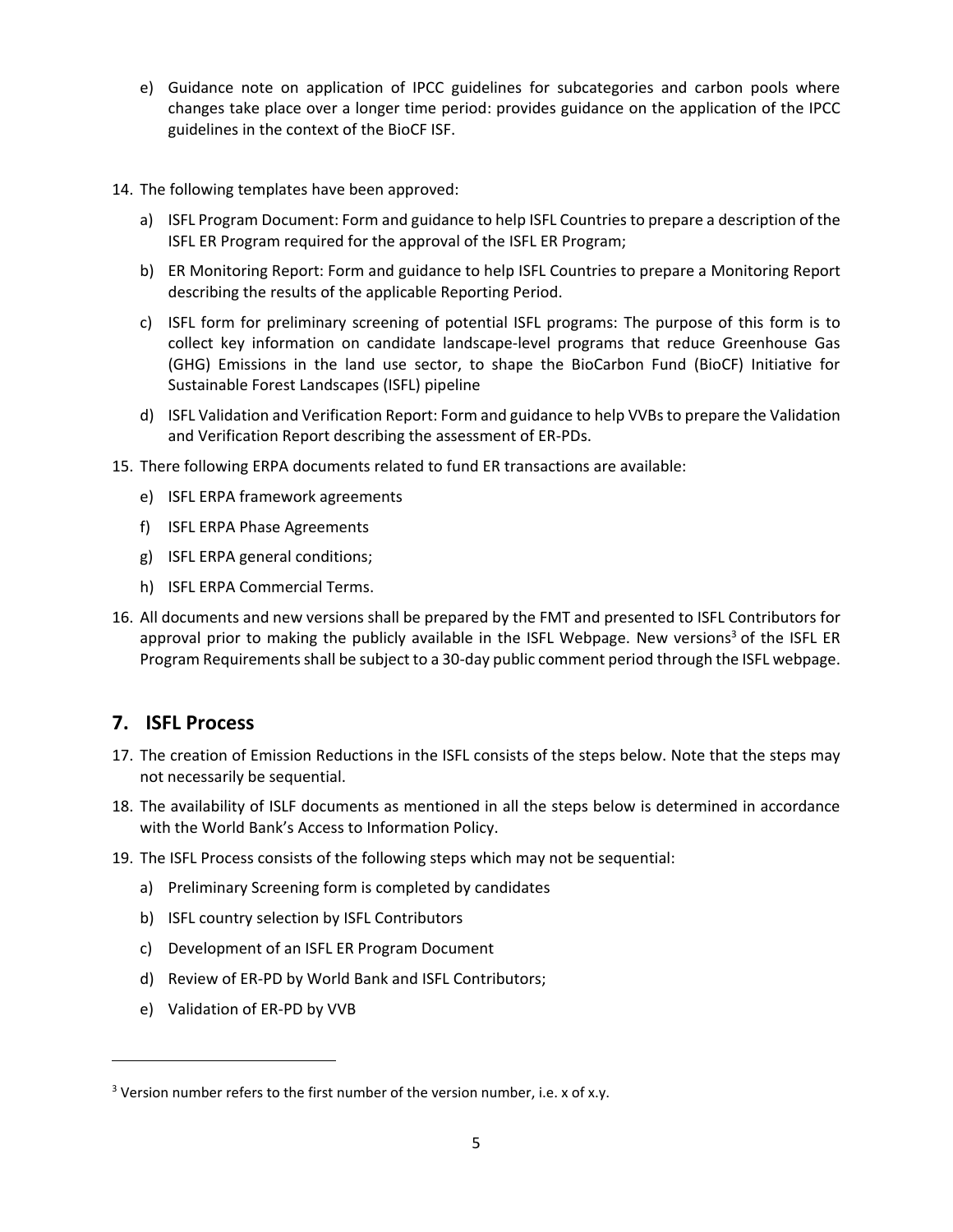- f) Monitoring and Reporting:
- g) Verification:
- h) Payments and allocation of ERs to the ISFL
- i) Post-ISFL

## <span id="page-6-0"></span>**7.1 Application and selection of ISFL Countries**

#### **7.1.1** Preliminary Screening

20. The landscape-level programs candidates shall complete and submit to the ISFL the form for Preliminary Screening of Potential ISFL Programs. Candidates shall comply with a set of criteria to be selected by the ISFL. Such criteria includes general indicators that cover relevant areas such as environmental conditions, institutional matters and Non-Carbon Benefits; REDD+ specific indicators; and agriculture indicators associated with climate smart agriculture.

#### **7.1.2** ISFL Country selection

- 21. ISFL countries are selected based on criteria that provide the best foundation for ISFL programs to achieve the greatest possible impact. These criteria ensure that countries are prepared to undertake a complex land use program and that programs will be governed and monitored effectively. They also assess the global community's commitment to working collectively towards solutions in-country so that countries have support to achieve results.
- 22. Each program candidate relies on institutional infrastructure for low carbon rural development that was fostered during the REDD+ Readiness process. The ISFL performs an assessment of the readiness process through a range of indicators that provide a preliminary view of countries' engagement and capacity in REDD+ and potential to reduce GHG Emissions through a similar program, such as the ISFL. In particular, linkages between national REDD+ efforts and other land uses are considered, as well as the institutional arrangements in place and the capacity of local stakeholders to implement the program.
- 23. The ISFL assess the initial quality of the countries´ enabling environment and its potential to improve considering the strength of governance, private sector engagement, and green growth initiatives incountry. Agricultural drivers of land use and impacting commodities are also assessed to identify the potential of climate-smart agriculture practices to reduce GHG Emissions in each country.
- 24. Based on the previous assessment the ISFL selected five target countries to the develop ISFL programs: Colombia, Ethiopia, Indonesia, Zambia and Mexico.

#### <span id="page-6-1"></span>**7.2 Development of the ISFL ER Program Document**

- 25. The selected ISFL Country prepares and advanced draft of the ER-PD using the ISFL PD template.
- 26. The World Bank Task Team provides support to the Program Entity in developing its ER-PD, including the ASIP to ensure that the ISFL ER Program is developed in accordance with the World Bank's operational policies and procedures, including environmental and social safeguards, and BioCF T3 requirements (including the ISFL ER Program Requirements)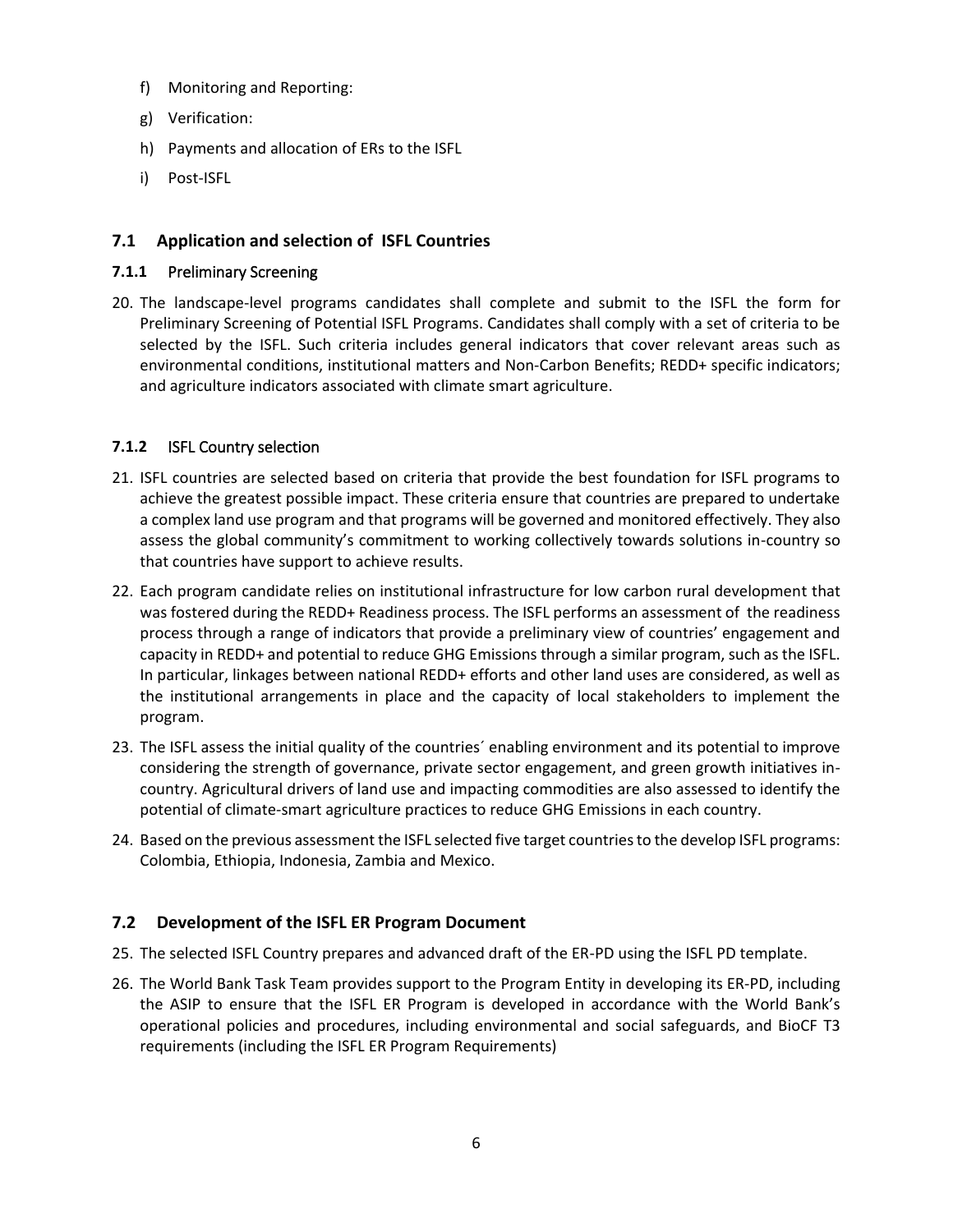#### <span id="page-7-0"></span>**7.3 Assessment of ER-PD**

- 27. The advanced draft of the GHG Elements of the ER-PD is assessed by the World Bank and ISFL Contributors.
- 28. The ISFL ER Program Entity (Program Entity) submits an advanced draft of the GHG elements in the ER-PD in English to the ISFL Fund Management Team.
- 29. The FMT performs a Completeness and quality check on the advanced draft of the GHG elements of the ER-PD.
- 30. If necessary, the Program Entity revises the advanced draft of the GHG elements of the ER-PD and submits it to the FMT for a second Completeness check.
- 31. Once the advanced draft of the GHG elements of the ER-PD is complete, the FMT shares the document with the Contributors for written feedback in advance of a video/teleconference.
- 32. Contributors submit written comments to the FMT on the GHG elements of the ERPD in advance of a video/teleconference.
- 33. A response matrix is prepared by the Program Entity, Task Team, and FMT, as relevant, and shared with Contributors.
- 34. A video/teleconference is held with Contributors to receive their feedback with FMT, and Task Team.
- 35. After such discussion on the advanced draft on the GHG elements of the ER-PD, the Trustee then shares the complete advanced draft of the GHG Elements of the ER-PD and the feedback from ISFL Contributors with an independent third-party firm for Validation.
- 36. In parallel, The ISFL ER Program Entity (Program Entity) prepares an advanced draft ER-PD in English with the remaining non-GHG elements.
- 37. Once the non-GHG elements of the advanced draft ER-PD are complete, The ISFL ER Program Entity (Program Entity) submits the advanced draft ER-PD to the ISFL Fund Management Team (FMT).
- 38. The FMT performs a Completeness and quality check on the non-GHG elements of the advanced draft of the ER-PD.
- 39. If necessary, the Program Entity revises the advanced draft of the non-GHG elements of the ER-PD and submits it to the FMT for a second Completeness check.
- 40. Once the advanced draft of the non-GHG elements of the ER-PD is complete, the FMT shares the document with the Contributors for written feedback in advance of a video/teleconference.
- 41. Contributors submit written comments to the FMT on the non-GHG elements of the ERPD in advance of a video/teleconference.
- 42. A response matrix is prepared by the Program Entity, Task Team, and FMT, as relevant, and shared with Contributors.
- 43. A video/teleconference is held with Contributors to receive their feedback with FMT, and Task Team.
- 44. After such discussion on the advanced draft of the non-GHG elements of the ER-PD, the Trustee then shares the complete advanced draft of the non-GHG Elements of the ER-PD and the feedback from ISFL Contributors with an independent third-party firm for Validation.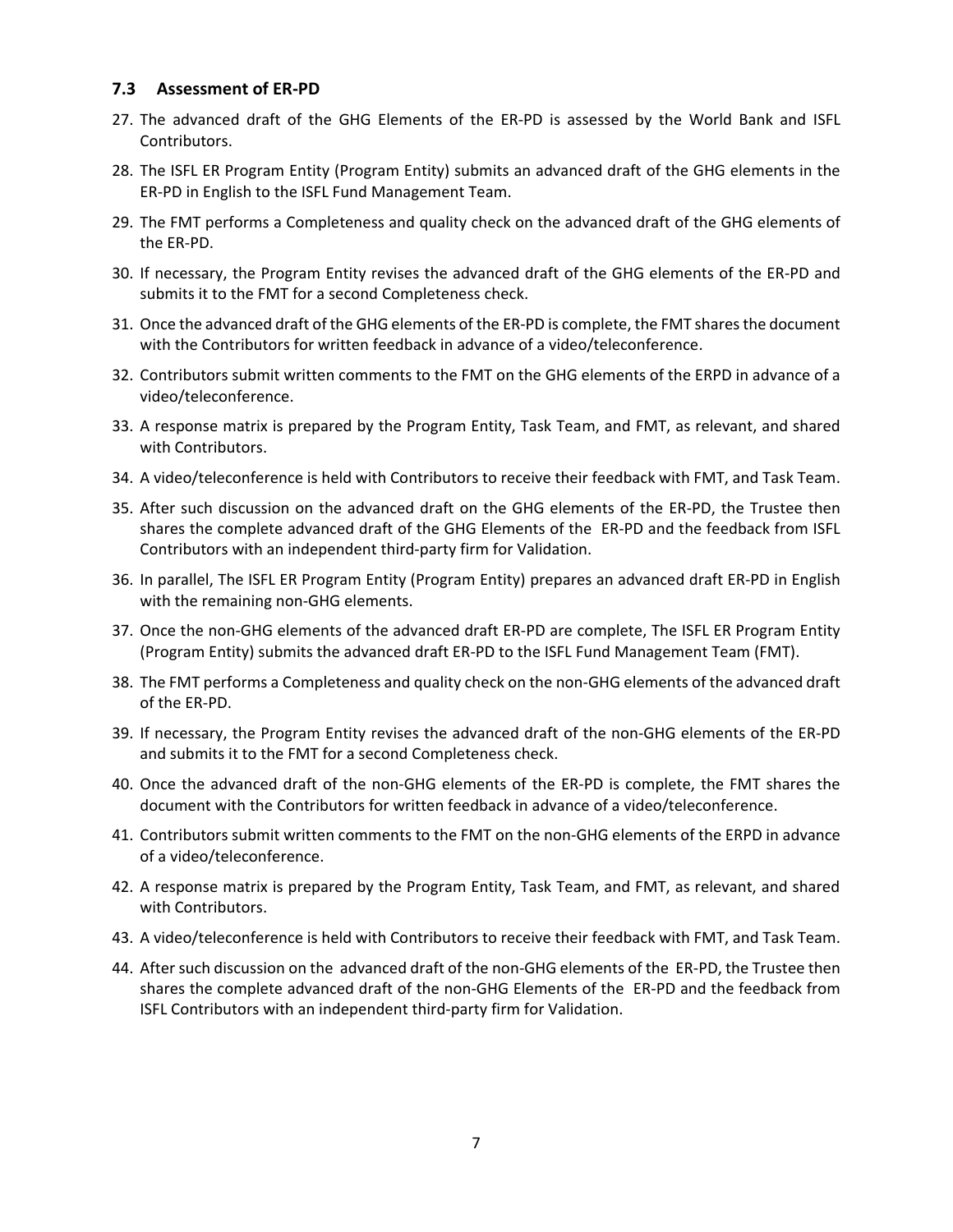#### <span id="page-8-0"></span>**7.4** *Validation*

- 45. Validation shall occur once during each ISFL ERPA Phase. The Emissions Baseline shall be revalidated during subsequent ISFL ERPA Phases.
- 46. Validation will occur before the first Verification in each ERPA Phase and it will be based on the advanced draft ER-PD and supporting documents.
- 47. The Validation process is divided into two parts: Part 1: Assessment of the GHG elements of the ERPD, and Part 2: Assessment of the non-GHG elements of the ERPD
- 48. To initiate Part 1, the FMT shares the complete advanced draft of the GHG Elements of the ER-PD and Contributor feedback with the VVB.
- 49. Upon the reception of the advanced draft draft of the GHG Elements of the ER-PD, the VVB shall prepare a Validation plan and a sampling plan in accordance with the requirements of the Validation and Verification Requirements.
- 50. Upon a desk review of documentation and a country visit, the VVB shall issue a list of findings to be addressed by the ISFL ER Program and revise the ER-PD.
- 51. All GHG-related Non conformity Request NCR and New Information Request shall be suitably closed out by the ISFL Country prior to issuing a positive Validation.
- 52. The VVB initiates Part 2 of the assessment that consist in the review of the applicable<sup>4</sup> non-GHG elements of the ER-PD.
- 53. Upon the reception of the advanced draft of the non-GHG Elements of the ER-PD, the VVB shall prepare a Validation plan and a sampling plan in accordance with the requirements of the Validation and Verification Requirements.
- 54. Upon a desk review of documentation and a country visit, the VVB shall issue a list of findings on the non-GHG elements of the ER-PD to be addressed by the ISFL ER Program and revise the ER-PD.
- 55. All non-GHG related Non conformity Request NCR and New Information Request shall be suitably closed out by the ISFL Country prior to issuing a positive Validation.
- 56. The VVB follows up with the Program Entity until Part 1 and Part 2 of the assessment are concluded. The VVB issues a Validation Report following the requirements specified in the Validation/Verification Report template and the Validation and Verification Requirements
- 57. The final ER-PD (including both GHG and non-GHG related elements) and the Validation Report are submitted to the FMT.
- 58. The final ER-PD and the Validation Report are made public and the FMT informs Contributors of their availability in advance of the 'no objection' period.
- 59. A video/teleconference is held with Contributors to receive their feedback with FMT, VVB, and Task Team.
- 60. Once the 'No objection' period concludes, ISFL Programs proceed with ERPA negotiations for the ISFL ER Program based on the final ER-PD.

<sup>4</sup> The firm will not assess compliance with World Bank Operational Policies and Procedures, including social and environmental safeguards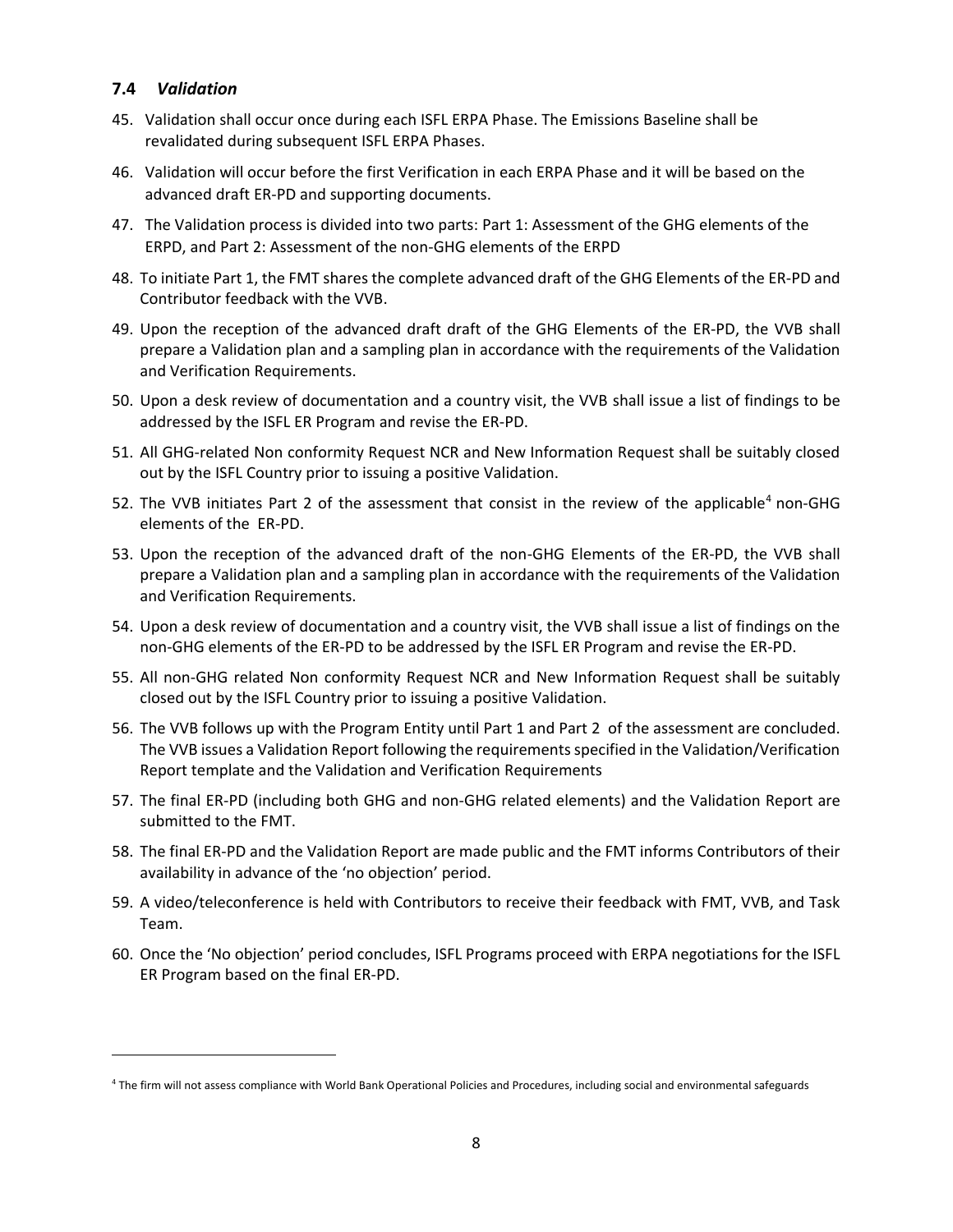#### <span id="page-9-0"></span>**7.5 ERPA signature with the ISFL**

#### **7.5.1 ISFL ERPA Structure**

61. The ISFL ERPA for each ISFL ER Program comprises of an ERPA Framework Agreement, ISFL ERPA Phase Agreement(s) and the ERPA General Conditions (together referred to as "ERPA"). <sup>5</sup> There is only one ERPA Framework Agreement for each ISFL ER Program and it covers the entire Term of the ISFL ERPA.

#### **7.5.2 ISFL ERPA negotiation process**

62. The complete ISFL ERPA negotiation process is detailed in the "ERPA negotiations process note".

#### <span id="page-9-1"></span>**7.6 Reporting and Verification**

- 63. Verification will occur after Validation wthin each ISFL ERPA Phase and it will be based on the ER Monitoring Report that provides a description of the results of the program´s implementation and reports on performance, in particular Emission Reductions generated. By completing and submitting the ISFL ER Monitoring Report, a program officially reports on its performance to the BioCF ISFL of the Reference Level of the ISFL ER Program and the carbon accounting system.
- 64. ISFL reporting and Verification include the following three phases.
	- a) The FMT performs a Completeness and quality check to the ISFL ER Monitoring Report
	- b) ER Monitoring Report: Upon the reception of the ER Monitoring Report, the VVB shall prepare a Verification plan and a sampling plan in accordance with the requirements of the Validation and Verification Requirements. Upon a desk review of documentation and a country visit, the VVB shall issue a list of findings to be addressed by the ISFL Program Entity and revise the ER Monitoring Report.
	- c) Revised ER Monitoring Report and supporting information: The VVB shall prepare a draft Verification Report that shall be subject to a Technical Review, upon which, it shall issue a final Verification Report. The final Verification Report shall be reviewed by the FMT, who may provide comments to improve its quality.



<sup>&</sup>lt;sup>5</sup> The ERPA Negotiation Process is based on several key legal documents, including the ERPA General Conditions, the default ERPA Term sheet, the ERPA Framework Agreement template and the ERPA Phase Agreement template. These are documents that have been prepared by the FMT and earlier versions were shared with BioCF T3 Participants. Upon acceptance of this note, the FMT will update and recirculate these documents for agreement.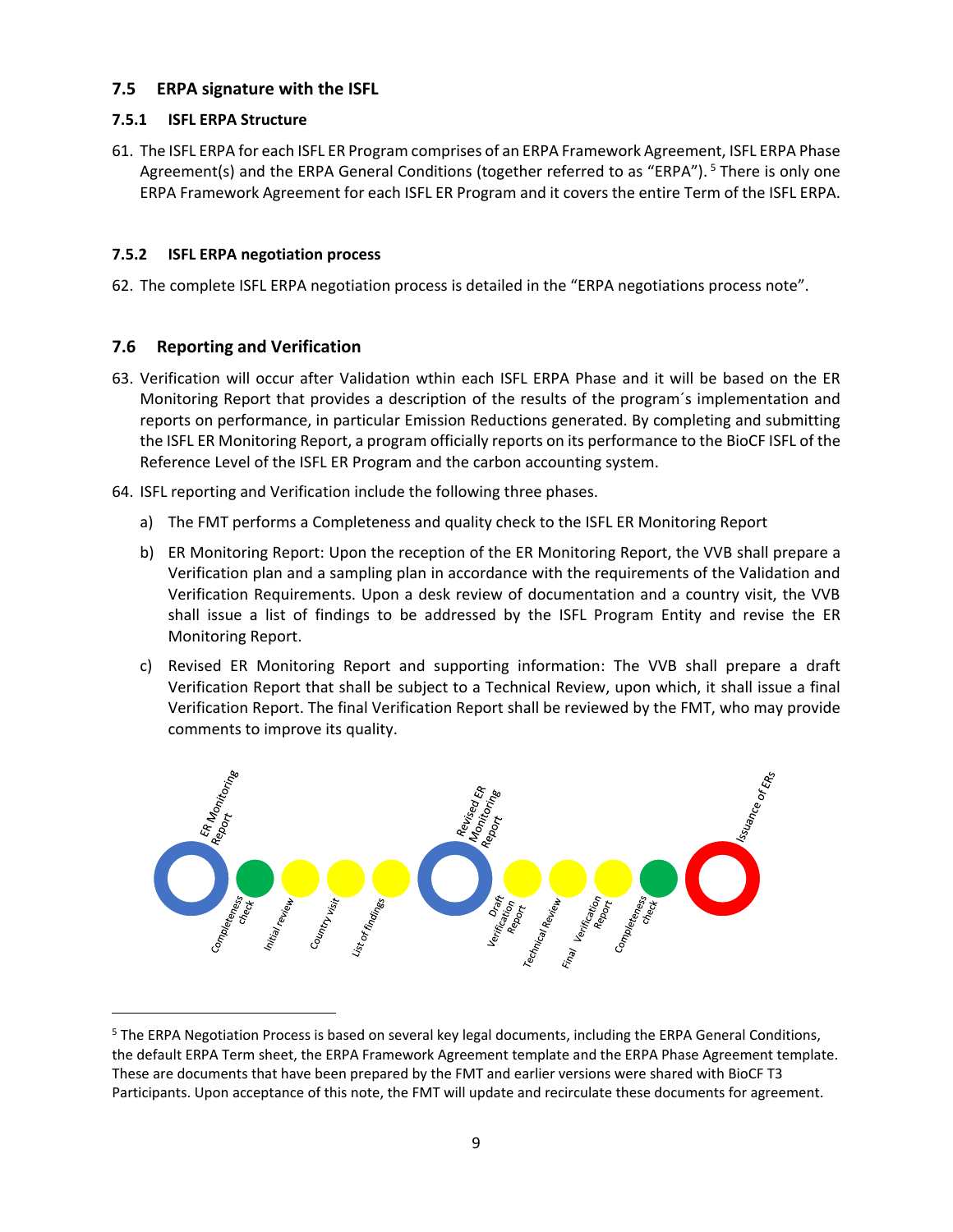- 65. Within forty-five (45) calendar days following the end of each Reporting Period, the ISFL Program Participant provides the FMT with an ER Monitoring Report for that Reporting Period following the ER Monitoring Report template.
- 66. The ISFL ER Program monitors and reports to the FMT on the implementation of the Safeguards Plans and Benefit Sharing Plan in accordance with the ERPAs.
- 67. The ISFL ER Country or its authorized entity sends the ER Monitoring Report and its annexes and any supporting documentation to the FMT. The FMT reviews the ER Monitoring Report is complete and of sufficient quality (Completeness Check).
- 68. The FMT sends the ER Monitoring Report to a Validation and Verification Body (VVB) that has been previously selected by the FMT based on the World Bank's procurement processes.
- 69. The VVB assesses the ER Monitoring Report following the Validation and Verification Requirements.
- 70. After the desk review and country visit, the VVB issues a report of findings that may include Noncomformity Requests (NCR), New Information Requests (NIR) and Observations (OBS).
- 71. The ISFL Country proposes a solution for the findings raised by the VVB and sends the ER Monitoring Report and the Verification findings report back to the VVB and the FMT.
- 72. Once the ER Monitoring Report is revised<sup>6</sup> the VVB shall prepare a draft Verification Report that shall be subject to a Technical Review, upon which, it shall issue a final Verification Report.
- 73. The VVB issues a Verification Report following the requirements specified in the Validation/Verification Report template and the Validation and Verification Requirements.
- 74. The FMT posts the Verification Report and, if applicable, an updated version of the ER Monitoring Report on the ISFL website and notifies Contributors of the availability of the documents.
- 75. The Verification Report, along with the ER Monitoring Report must be submitted to the Carbon Asset Trading System.
- 76. ERs issued shall be administered by the Carbon Asset Trading System (CATS). Cancellations, Retirements, and Transfer of ERs occurs through CATS as per the CATS Terms and Conditions.
- 77. ERs under the ISFL can be issued only during the term of the ERPA. Once the ERPA Term is concluded, ISFL ER Programs that decide to continue trading credits under the CORSIA scheme shall transition to another standard approved by ICAO and adjust the program documents accordingly.

## <span id="page-10-0"></span>**7.7 Issuance, Buffer, Transfer, and Payment**

#### **7.7.1 Issuance**

- 78. Based on the VVB's Verification Report, and subject to applicable operational policies and procedures and ERPA provisions being complied with, the FMT determines and notifies the ISFL Country or its authorized entity of the amount of generated and Verified ERs for which the ISFL Country or its authorized entity has demonstrated its ability to transfer Title to ERs and which form part of the ER Transfer.
- 79. The Verified ERs shall be recorded in the ISFL ER Program's Recording Account. A Fund Transaction Processor shall record the units either as Reported (from the Monitoring Report) or Verified (from the

<sup>6</sup> Validation and Verification Requirements include requirements related to the issuance of positive opinions.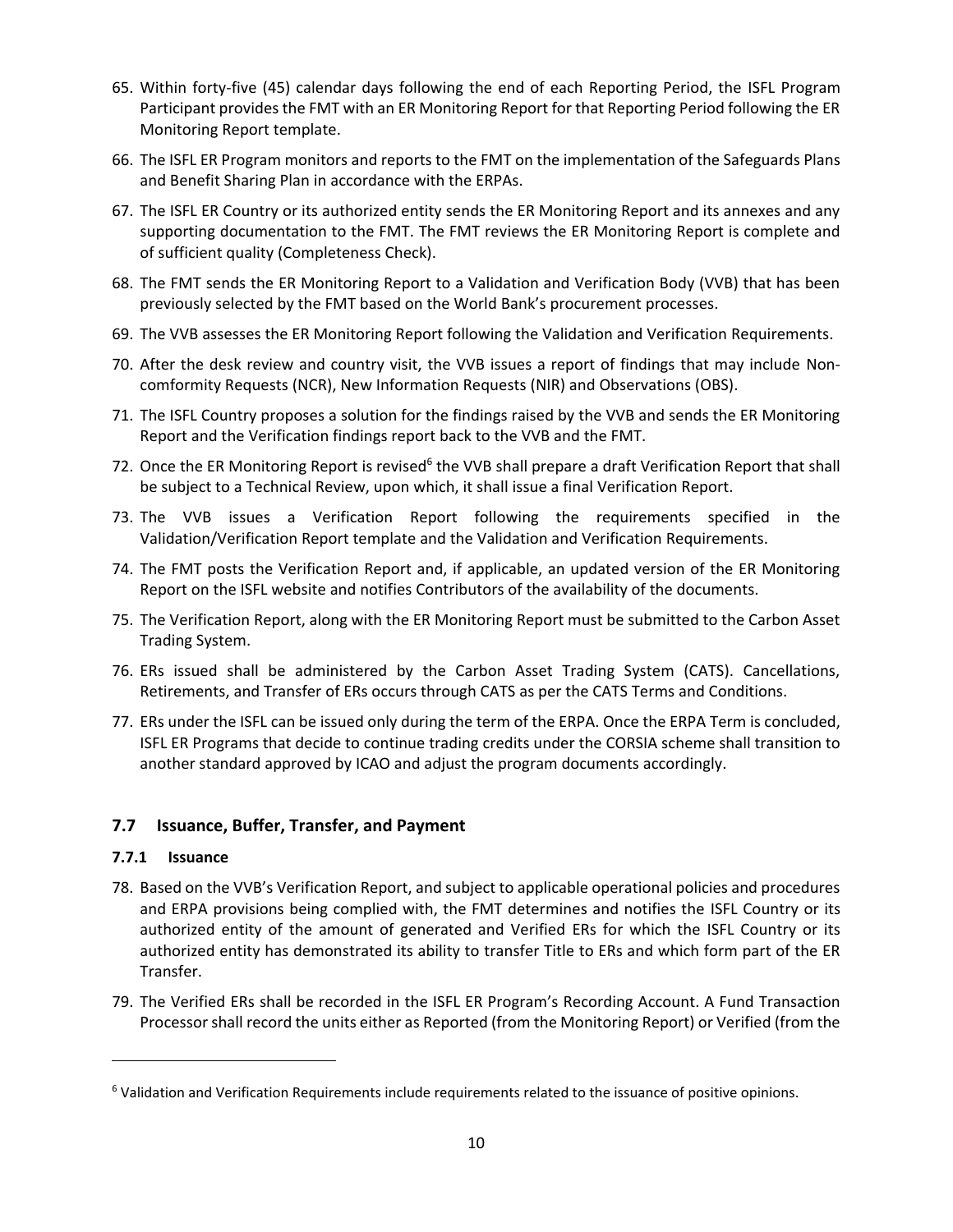Validation and Verification Report). After the Fund Transaction Processor records and submit the transaction, the request goes to the Fund Manager for approval.

- 80. A Fund Transaction Processor can issue (partial/total) verified ER units from the Recording account selecting available units from a specific verification period. After the Fund Transaction Processor records and submits the transaction, the request goes to the Country Program Approver and the Fund Manager for the final clearance.
- 81. These certified Emission Reduction units are recorded in the issuance account as blocks. Each block shall be assigned a unique Global Carbon Ticker Code (GCTC). The mechanism of GTCT serialization consists of 13 elements, reflected as 71 alphanumeric characters that can be described as:
	- a) Static Elements that never change throughout the block life-cycle and define the details and characteristics of the block origin; and
	- b) Dynamic Elements that are subject to continuous change through the block life-cycle and define current state and characteristics of the block in relation to the transactions which have been performed

#### **7.7.2 Buffer**

- 82. If applicable, the FMT, following consultations with the ISFL Country or its authorized entity, determines and notifies the ISFL Country or its authorized entity of the amount of generated and Verified ERs that have to be deposited into the ISFL ER Program Buffer as Buffer ERs in accordance with the ISFL Buffer Requirements.
- 83. Serialized ER units (after issuance) are allocated in Buffer accounts to help manage both Uncertainty and Reversal Risks. Two separate ER Program-specific buffer reserve accounts are established:
	- a) an 'Uncertainty Buffer' to create incentives for improving (reducing) Uncertainty associated with the estimation of ERs and manage the risk that the Emission Reductions were overestimated for prior Reporting Periods;
	- b) a 'Reversal Buffer' to insure against potential Reversals.
- 84. A Buffer Transaction Processor selects the Issuance account and the action Buffer for Uncertainty/Buffer for Reversal, setting the discount percentage or the specific number of units from a specific Reporting Period. Once he/she records and submit the transaction, the request goes to the ISFL Country Program Approver and the Buffer Manager for the final clearance.

#### **7.7.3 Transfer**

85. From the Issuance account, and once the buffer discounts have been applied, the available serialized ER units from a specific Reporting Period can be transferred to the Participant´s accounts. The Fund Transaction Processor can record and submit the transaction, 'Purchase Units' for Fund Manager's approval. These Purchased Certified Units must be allocated to the Participant Interim Non-Tradable or Tradable Accounts based on their contributions (once the Tranches are closed). A Fund Transaction Processor records and submit the transaction and the request goes to the Fund Manager for approval. The corresponding amount is credited in the Participant Interim Accounts waiting to be forwarded to the Participant's Non-Tradable or Tradable Accounts. Again, the Fund Transaction Processor records and submit the transaction and the request goes to the Fund Manager for approval.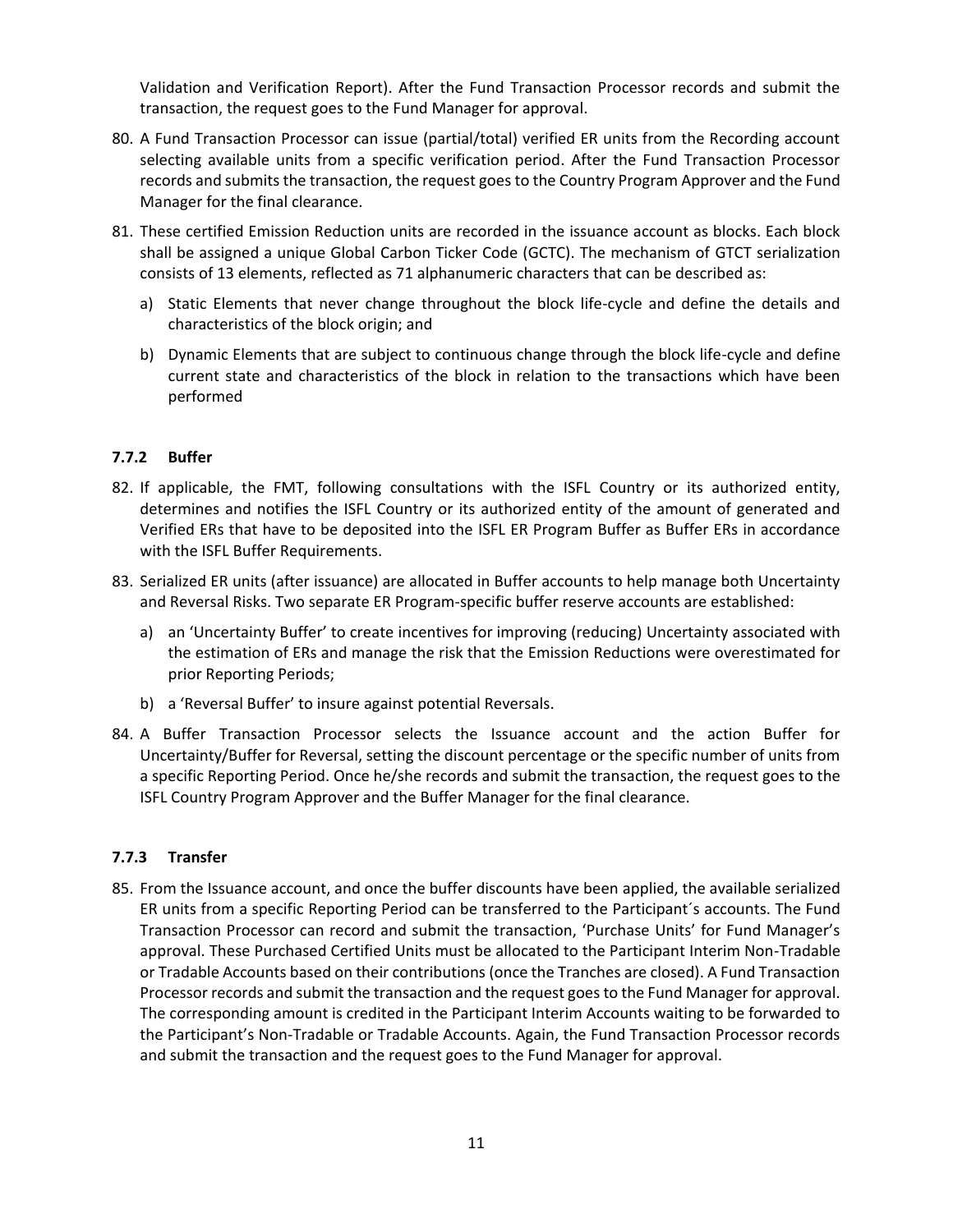- 86. Finally, a Participant Transaction Processor can initiate the operation of Re-Transferring ERs from the Participant Non-Tradable Accounts to the Program-specific Non-Tradable account (NDCs justification) for retirement. This request shall go to the Participant Approver and the Country Program Approver for approval (final clearance from the Fund Manager). The corresponding amount is credited in the Program Non-Tradable Account (holding accounts).
- 87. Allocating available serialized ERs from the Issuance account to the Tradable Country Program Account and transfer a specific amount to a Third-Party Buyer account (selling) is also possible once the buffer discounts have been performed and considering the specific ERPA conditions. The Fund Transaction Processor records and submit the transaction to the Fund Manager's approval and the corresponding amount is credited in the Program Tradable Account (holding accounts). In a second phase the Country Program Transaction Processor records and submits the transaction to the ISFL Country Program Approver and the Third-Party Approver for approval (final clearance from the Fund Manager). Finally, the Third-Party Transaction Processor can request the cancellation of those units that leave the system again through a 2-level of approval system (Third-Party Approver and final clearance from the Fund Manager).
- 88. For a complete and detailed explanation of all Registry procedures consult the Registry Requirements: Operational Requirements for Emission Reductions Transaction Registry.

#### **7.7.4 Payment by the ISFL**

- 89. Within thirty (30) calendar days following receipt of the Buffer ERs in the ISFL ER Program Buffer, the ISFL Program Participant or its authorized entity provides the World Bank with a signed ER Transfer Form which documents the amount of Verified ERs to be transferred to the ISFL BioCarbon Fund.
- 90. Following the completion of an ER Transfer, the World Bank makes the payment to the ISFL Program Participant or its authorized entity in accordance with the ERPA.
- 91. The Trustee of the ISFL accounts for the pro-rated amount of ERs transferred to each Tranche of the BioCF ISFL and allocates a pro-rata share of ERs to each Tranche Participant.

#### <span id="page-12-0"></span>**7.8 Reversal Management after the Term of the ISFL ERPA**

- 92. Section 10 of the ISFL Buffer Requirements specify provisions for Reversal Management Mechanism beyond the Term of the ISFL ERPA<sup>7</sup> and the actions to be undertaken if the ISFL ER Program does not propose a RMM.
- 93. In accordance to Section 10.1 of the ISFL Buffer Requirements, if an ISFL ER Program transits into a new GHG program or standard, the applicable GHG program<sup>8</sup> shall monitor for the Reversals and have in place a Reversal Management Mechanism to compensate for material Reversals for at least until 10 years following the end of the ISFL in 2030 (i.e. 31 December 2040).

 $7$  These provisions ensure that ISFL ER Programs that wish to generate CORSIA eligible Emission Reductions need to inform the BioCF of their intention to transition to a "CORSIA Eligible Emissions Unit Programme" (as defined under CORSIA) one year before the end of the Term of the ISFL ERPA.

<sup>&</sup>lt;sup>8</sup> Such as a "CORSIA Eligible Emissions Unit Programme" as defined under CORSIA